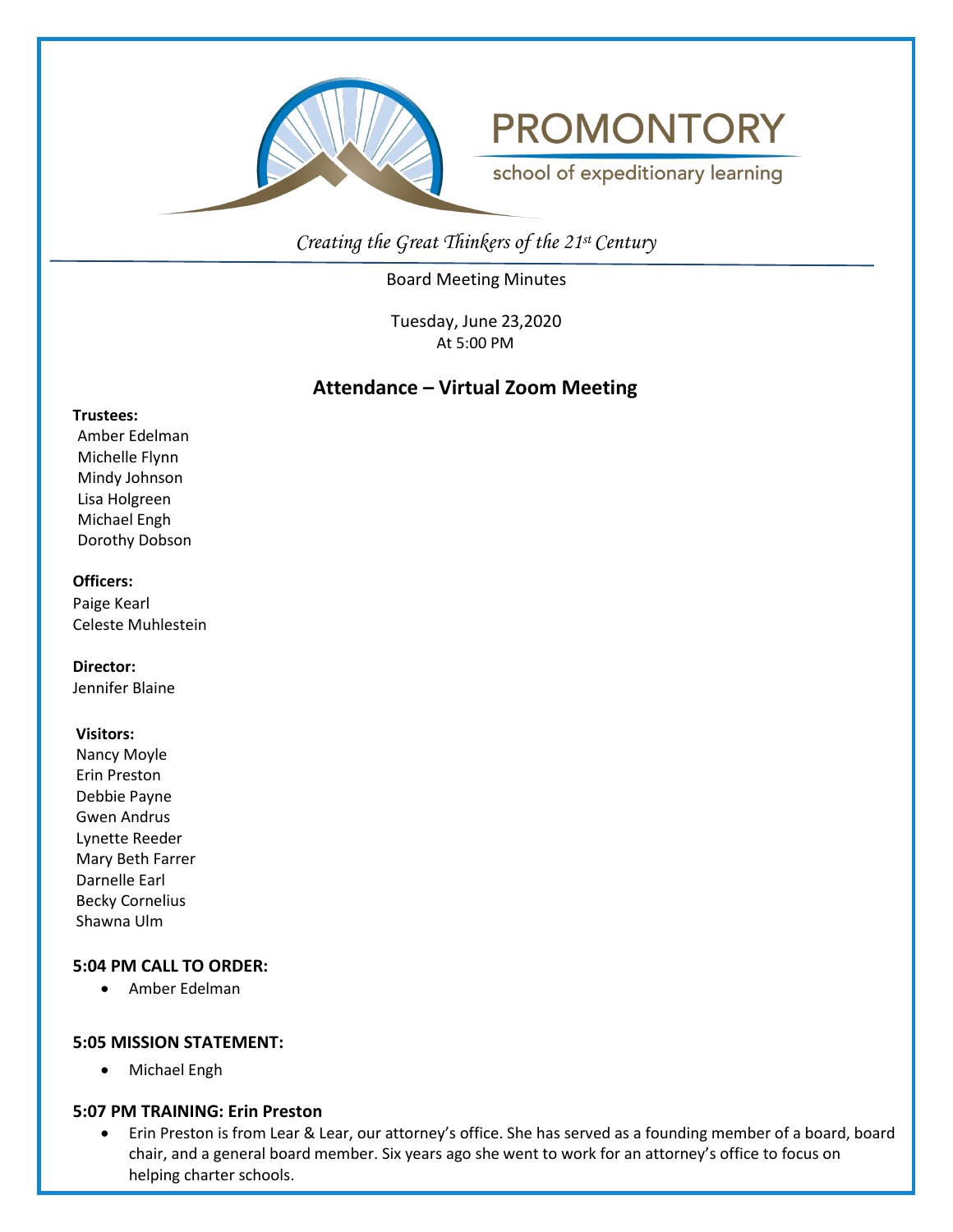- Main items a board is responsible for:  $1 -$  Finances,  $2 -$  Academics,  $3 -$  Safety, and  $4 -$  Legal Compliance
- To ensure proper expenditure of state and federal funds, the Board Finance Committee meets regularly with our contracted Business Administrator, Red Apple.
- The board makes sure that legal procurement procedures are followed. State procurement procedure is in place to ensure transparency in the public process, ensure fair and equitable treatment of all people who participate (board selection, bid, meetings) and to provide increased economies to the best use of funds.
- Goes over Promontory procurement policy as described in Promontory's Cash Disbursement Policy which is located on the school website.
- Oversight for the school is performed by the finance committee working with administration and the Business Administrator.
- The governing board ratifies the school budget and votes on any proposed changes to the budget.
- The administration must have freedom to make financial choices, but the board's responsibility is to have policies in place to make them aware of large purchases in any one line item.
- Academics: the board is responsible to oversee and ensure that the school is run according to the approved charter. The board ensures that academic progress is on track based on test scores, etc.
- It is important to have redundancy inside of school systems so that if any one person is taken out of the equation, the school can continue to carry on.
- Hiring and firing committees should include someone from the executive committee of the board. This person should ensure that all hiring/firing laws, both state and federal, are followed.
- The board ensures that policies and procedures are in place to guarantee FERPA rights.
- There should be a Head Injury Policy in place.
- The board must ensure the school is ADA compliant both physically and on their website.
- It is good policy to separate Special Education information from health information so that more employees who can help are aware of health issues. (For example, epi pen needs, etc.)
- Board members should be aware of and make sure the school complies with all state and federal laws. Lear and Lear will do a presentation before the start of each school year about the laws that have changed that year.
- Board must follow Open and Public Meeting laws.
- When people make a complaint against the school some items go to the director and some go directly to the board. Policies should be in place and procedures should be communicated so that people follow the right channels for complaints and so that the administration and/or the board can properly handle all complaints.
- Promontory should do the fraud risk assessment from the state to see how well things are set up to protect the school from fraud.
- Board members should be present when employees are given ethics training.
- Board members must know and maintain a line with teachers. If you want to be homeroom mom or dad but when teacher starts talking about things about other teachers, etc, then go to teacher. If teacher wants to be your BFF they might be using that as political leverage with other teachers. Board members should be clear when they are wearing their "board member hat" versus their "parent hat."
- A bad administrator does not want you to have relationships with teachers. A good admin wants you to have appropriate relationships with teachers. A bad teacher wants to whine and moan to board members and a good teacher wants the board to be there to see the great things that are going on.
- If a complaint is made, the board members have a role in determining to what extent an investigation should occur.

# **6:50 PM PUBLIC COMMENT**

• No public comment

# **5:52 PM BUSINESS ITEMS**

- **Board Goals:**
	- o Financial Goal:
		- Make a plan to start finding a way to build an auditorium adjacent to the school and make a plan over the next few years to meet the goal;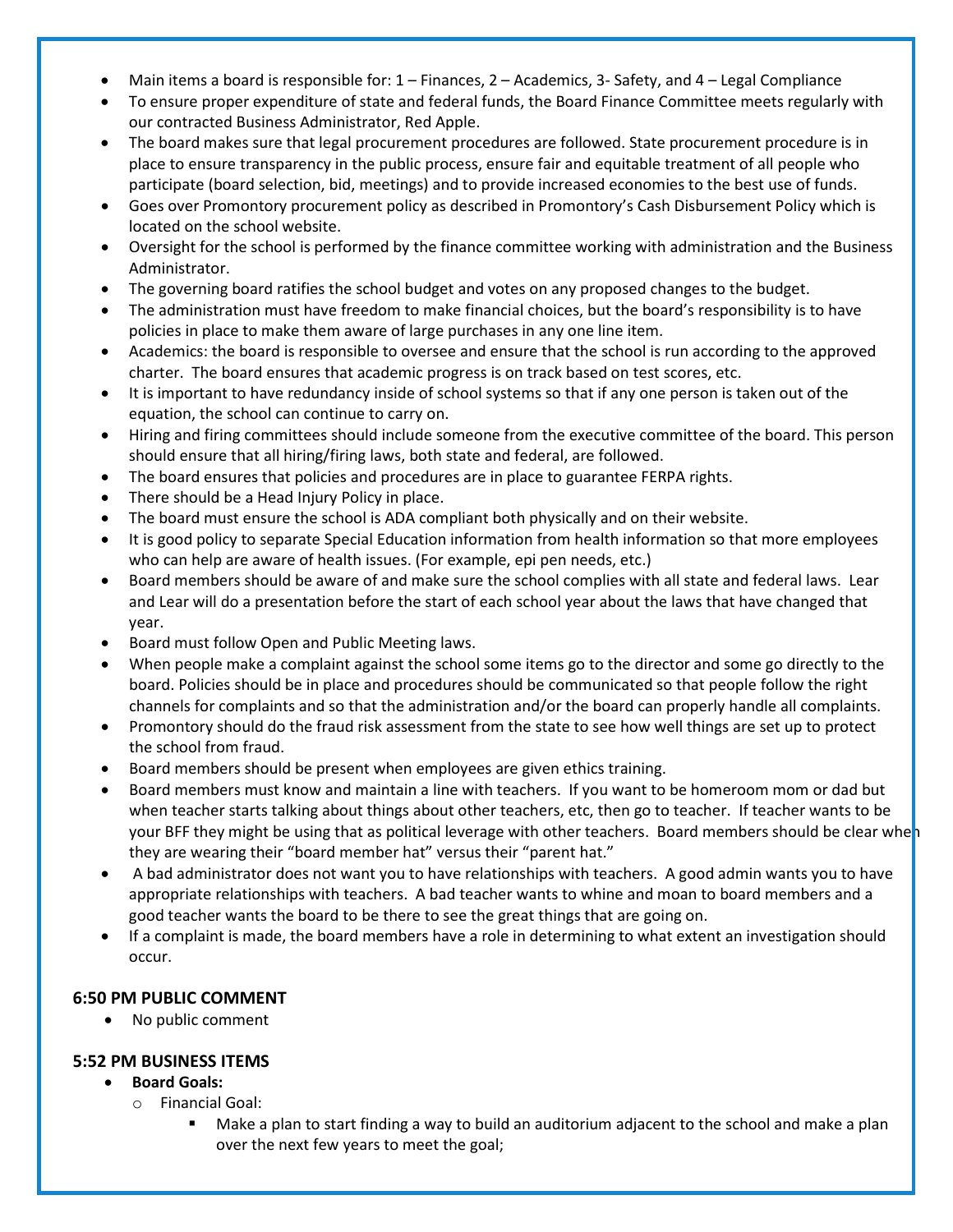- Year 1
	- research grants and continue to meet board's financial goals and requirements to that any funding left at the end of the year can be saved towards the auditorium
	- get ideas on the building itself like how much it would cost, what we would want in it, what teachers want in it, ways to include areas for CTE and STEM in the building, etc
	- Show ways these ideas meet our charter and mission
- Year 2
	- Apply for the grants
	- Year 3
		- Put it all into action
- o Governance Goal:
	- Have a monthly packet for board meeting that goes out at least a week before board meeting so members have a chance to review and be very prepared for what will happen at the meeting.
	- Invite parents to each board meeting via email and include agenda
	- Year 1 Packet week before and invite parents with an agenda Send packet information to Nancy by noon Thursday the week before and Friday at noon at the latest it will go out to the board and – need to move finance meeting; beef up on our committees and get more officers for the board
	- Year 2 offer packet/emails get more committees and officers
	- Year 3 training up the next future board

# 7:29 pm – Jennifer Leaves

- o School Culture Goal:
	- Board wants Promontory to be a place where the faculty wants to and enjoys coming to work and students are enjoying learning and where they don't leave when they get to middle school, enrollment and retention, establish retention from Kindergarten through 8<sup>th</sup> grade
	- Add in special events to help 7/8 community students feel included and excited
	- Year 1 Clarify the board's position on holidays and festivities; retention for year 1-8; teacher retention goal – as the culture is good and the policies are in place and good communication happens, teacher retention will increase
- o Student Performance Goal:
	- $\blacksquare$  Year 1 Establish new relationships with new teachers as students are moving to new crews establish connections with families and children
	- Year 2 Explore ways to meet the needs of gifted kids through symposiums, small adjustments to curriculum expectations
	- Year 3 reevaluate next year
- This is the first time Promontory Board has ever had official goals written down as a group.

# **8:17 PM ACTION ITEMS**

• New Board Members: talk about voting in new officers or trustees. Michael says more officers would be good probably a trustee or two would be good because having more people voicing their opinions is good and inspires debate and good ideas. We should not all agree – we are more effective when we have more input.

# **8:20 PM – ACTION: New Board Members**

- Michael motions to open a posting for 3 openings for board officers. Michelle seconds.
	- o Amber: aye
	- o Dorothy: aye
	- o Michael: aye
	- o Mindy: aye
	- o Michelle: aye
	- o Lisa: aye
	- o Motion approved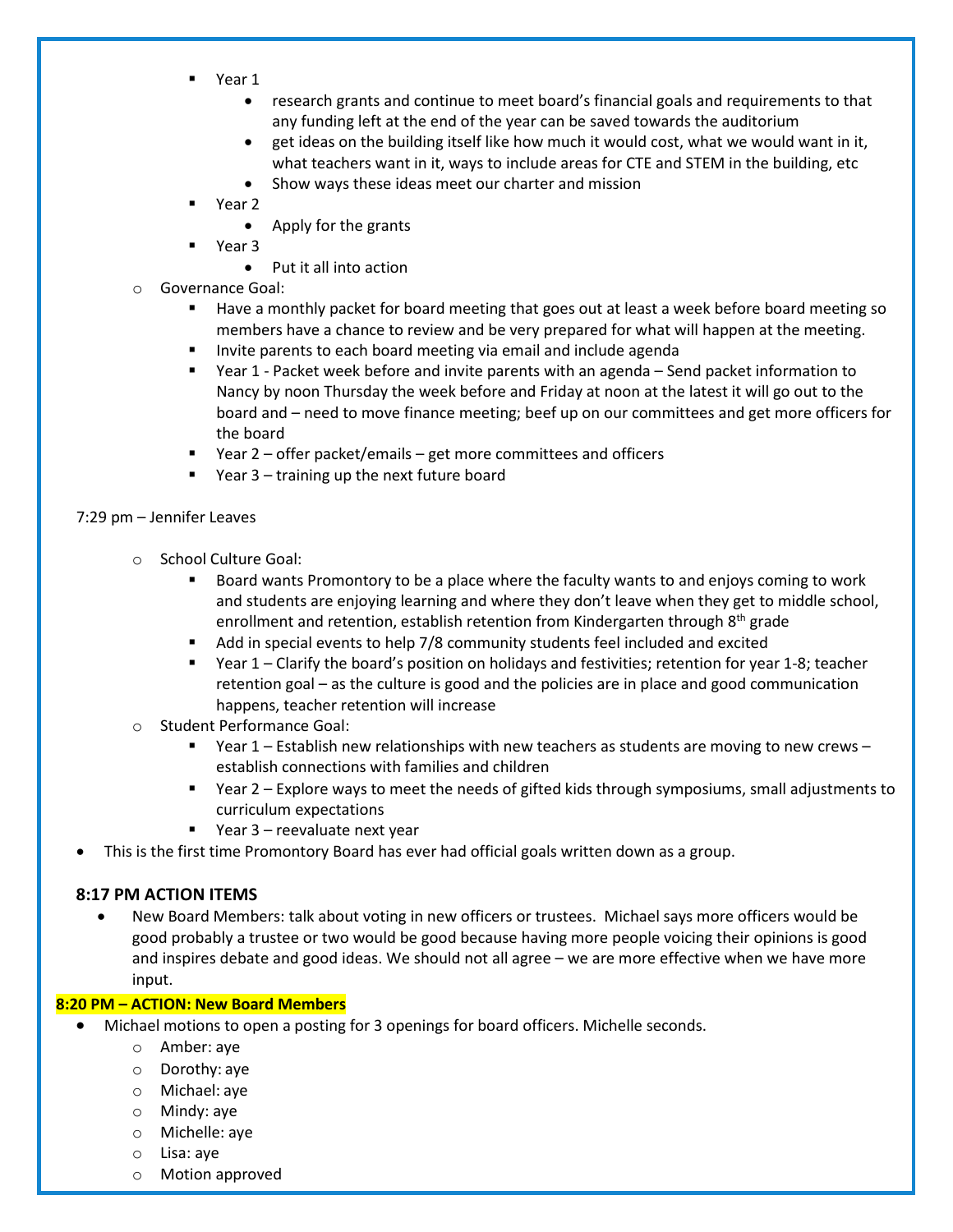#### **8:22 PM – ACTION: Maintenance of Effort Policy**

- Michelle motions to approve Maintenance and Effort Policy. Lisa seconds the motion.
	- o Amber: aye
	- o Dorothy: aye
	- o Michael: aye
	- o Mindy: aye
	- o Michelle: aye
	- o Lisa: aye
	- o Policy approved.

#### **8:23 PM – ACTION: Attendance Policy**

- Lisa motions to amend the attendance policy as presented. Dorothy seconds the motion.
	- o Amber: aye
	- o Dorothy: aye
	- o Michael: aye
	- o Mindy: aye
	- o Michelle: aye
	- o Lisa: aye
	- o Attendance policy amendment approved.

#### **8:24 PM – ACTION: Internet Safety Policy**

- Mindy motions to approve Internet Safety Policy. Michael seconds the motion.
	- o Amber: aye
	- o Dorothy: aye
	- o Michael: aye
	- o Mindy: aye
	- o Michelle: aye
	- o Lisa: aye
	- o Internet Safety Policy approved.

#### **8:25 PM – SCSB Distance Learning Program**

- Question: Will students have to be on the computer all day long? No, school can set a number of hours for students to be online each day. The state is not requiring 990 hours like other years, still 180 days, but not an hours requirement.
- The waiver allows us to add distance learning without changing our charter. And distance does not have to equate to online. Activities outside of online can count. Change the title from Digital to Distance.

#### **8:36 PM – ACTION: Attendance Policy**

- Michael motions to amend the word "digital" to "distance" in the attendance policy. Lisa seconds the motion.
	- o Amber: aye
	- o Dorothy: aye
	- o Michael: aye
	- o Mindy: aye
	- o Michelle: aye
	- o Lisa: aye
	- o Policy amended.